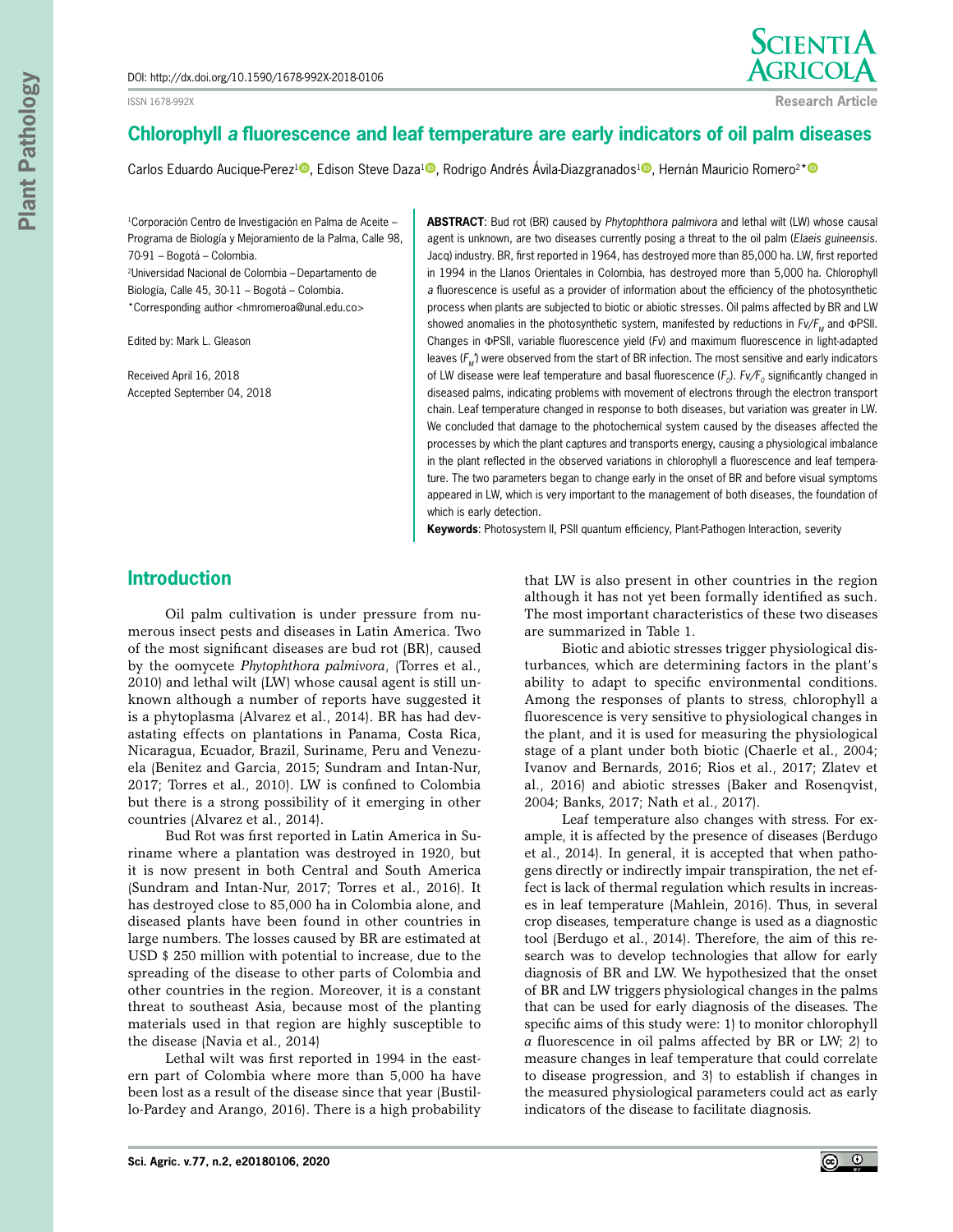|                      | <b>Bud Rot</b>                                                                                                                                   | Lethal Wilt                                                                                                                                                                                                    |  |  |  |
|----------------------|--------------------------------------------------------------------------------------------------------------------------------------------------|----------------------------------------------------------------------------------------------------------------------------------------------------------------------------------------------------------------|--|--|--|
| Causal Agent         | Phytophthora palmivora                                                                                                                           | <b>Unknown</b>                                                                                                                                                                                                 |  |  |  |
| <b>Disseminators</b> | Unknown                                                                                                                                          | A vector is involved in infection; a type of sucking insect; the<br>Haplaxius crudus is suspected                                                                                                              |  |  |  |
| Symptomatology       | Presence of brown discolorations in the spears, causing mass<br>destruction of the leaf tissue. At advanced stages, the palm bud is<br>destroyed | Chlorosis and reddish or coppery coloration of the leaflets, rotting<br>and drying of inflorescences in their different stages, fruit loses shine<br>and there is premature fruit drop at all stages of growth |  |  |  |
| Epidemiology         | Aggregated pattern                                                                                                                               | Aggregated pattern                                                                                                                                                                                             |  |  |  |

**Table 1** – Main characteristics of oil palm diseases bud rot and lethal wilt.

## **Materials and Methods**

The study was carried out between 2012 and 2015 in two areas of Colombia where oil palms are grown and which are characterized by high inoculum pressure for each of the diseases studied. The study of BR was carried out in plots in Palmar Santa Elena S.A. located in Tumaco in the department of Nariño in Colombia at a latitude of N 1°48'24" and a longitude of W 78°45'53". It has an altitude of 32 m above sea level, an average annual temperature of 28 °C and an average annual rainfall of 4,000 mm following a mono-modal pattern, with 75 % of rainfall occurring between the months of Mar and Aug.

The Palmar del Oriente plantation was selected for the study of LW. It is located in the municipality of Villanueva in the department of Casanare at latitude 4°36'40" N and longitude 73°55'33" W. The average annual temperature is 27 °C with a marked dry season between Dec and Mar. The average annual rainfall is 2,500 mm.

Bud rot disease was studied in 18-month old *dura*  $\times$  *pisifera* (D  $\times$  P) oil palms. One hundred plants were planted among palms which were already infected with BR in a plot with a BR incidence in excess of 90 %. After 12 months in the designated site, the level of damage to the  $D \times P$  plants caused by the disease was assessed using a severity scale for BR (Martínez and Torres, 2007). At least 10 palms of each BR severity grade were chosen for measurement in two independent experiments.

In the case of LW, selection criteria for plants were established in accordance with the LW-specific symptoms shown in Table 2. A plot with the highest inoculum pressure for the disease, with cumulative incidence in excess of 20 %, was chosen for monitoring. In this plot, healthy palms in centers of infection (HWC) and infected plants (LW) were selected. A plot without reported LW cases was also selected corresponding to healthy palms outside the centers of infection (HOC). The tests were carried out on the genetic material Papua  $D \times P$ , planted in 1989. The number of palms selected varied between 8 and 10 palms for each severity level. The whole set of measurements was performed in two independent experiments in different plots of the plantation, but the results shown relate to one of the experiments only.

Chlorophyll *a* fluorescence and leaf temperature were measured using a PAM fluorometer. Ten readings

were taken in leaflets of the middle third of leaves 3 and 17 (Forero et al., 2012), and for each palm selected, the measurements of each plant were averaged. The parameters measured were: maximum fluorescence  $(F_M)$ , basal fluorescence  $\{F_{_0}\}$  and variable fluorescence yield (*Fv*) of dark-adapted leaves (measured at night); steady stage fluorescence  $(Fs)$ , maximum fluorescence  $(F_M')$ , PSII quantum efficiency (ΦPSII) and leaf temperature (°C) in light-adapted leaves (measured during the day). The calculated parameters were Maximum Quantum Yield of PSII Photochemistry ( $Fv/F_M$ ) (Maxwell and Johnson, 2000) and  $Fv/F_{o}$ , (Yordanov et al., 1997); these parameters indicate the stage and efficiency of the electron transport chain (Kalaji et al., 2017b; Yordanov et al., 1997).

The information from both studies was analyzed as a completely randomized design. Treatments were set based on the stage of the symptoms of each disease. The results were analyzed using ANOVA followed by Tukey's test (*p* < 0.05). The statistical SAS package, version 9.0 was used to analyze the information.

## **Results**

#### **Bud rot**

The measured chlorophyll *a* fluorescence parameters differed according to severity of disease (Table 3). Thus, in the light-adapted leaves, quantum yield of PSII (ΦPSII), and maximum fluorescence  $(F_M')$  decreased as the percentage of infected tissue in the palm increased. The reductions in ΦPSII were significant given its severity grade 1 (less than 20 % of damage on the spear leaf); however, in the case of  $F_M'$  the differences were statistically significant only when the proportion of infected tissue reached 80 % (Level 5). There was a progressive increase in steady stage fluorescence (*Fs*), which reached a peak at a severity level of 3 and then began to decrease again.

The parameters  $F_{\scriptscriptstyle O'}$   $F_{\scriptscriptstyle M}$  and  $F$ v, measured in darkadapted leaves at different levels of BR, showed significant differences (Table 3). Basal fluorescence  $(F_o)$ , defined as the minimum fluorescence generated in darkadapted leaves, showed a notable increase as the plant moved from a healthy stage or the early stages of the disease to the advanced stages of BR. The mean values for the parameters  $F_M$  and  $Fv$  began to fall as soon as the first symptoms of the disease were observed (Level 1). In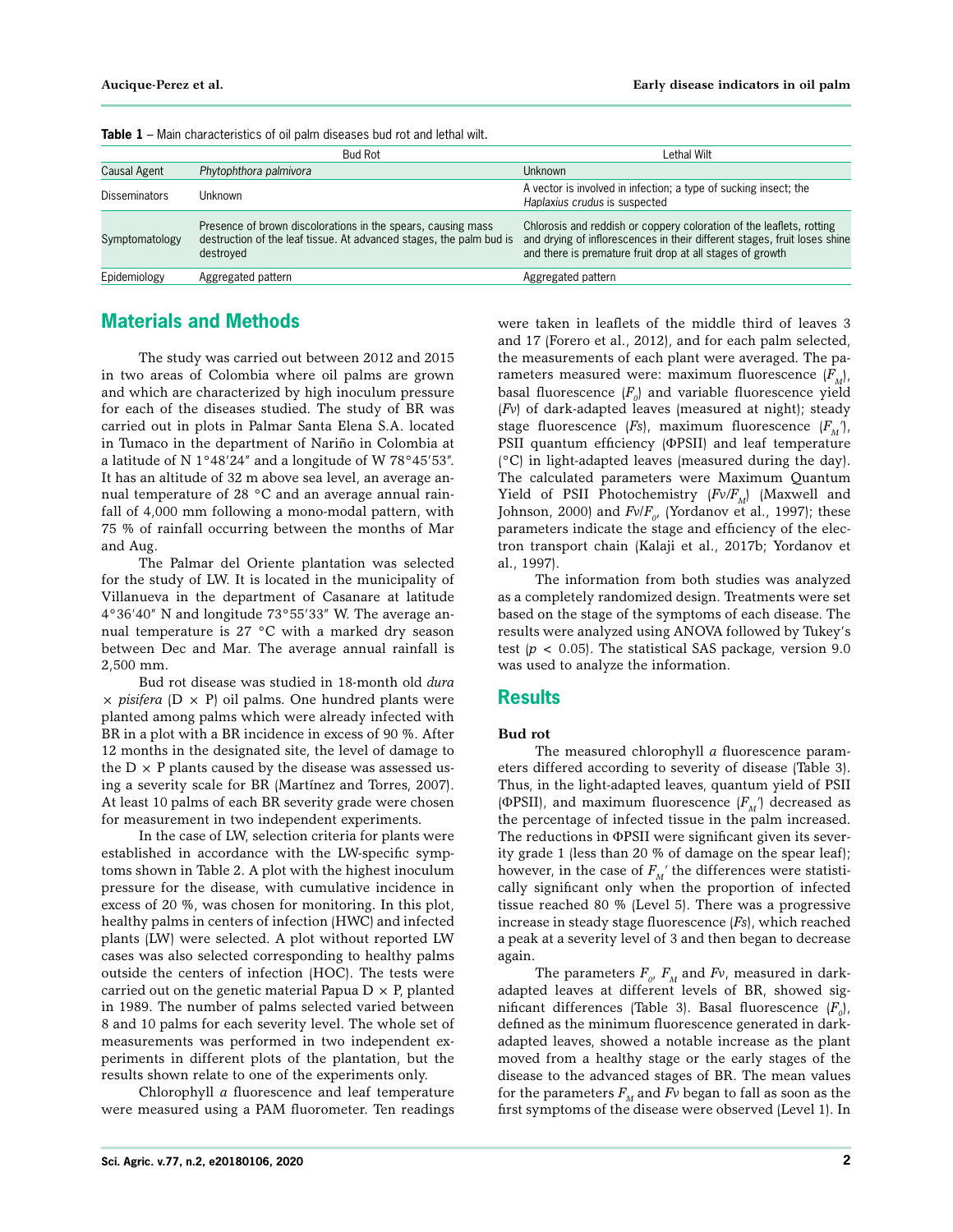the case of  $Fv/F_M$  there was a downward trend with a significant reduction from severity level 3 (stage in which there is 40 % to 60 % damage on the spear leaf).

The stage and efficiency of electron transport, as measured by  $Fv/F_{0}$  showed significant differences (*p*  $\leq$  0.001), decreasing dramatically when the plant was subjected to the harmful effects of BR (Table 3). As in the case of  $Fv/F_{M}$ , the values were significant as soon as the progression of the disease became evident, i.e. when over 40 % of the tissue was infected by BR. The reduction in the flow of electrons from the PSII to the electron transport chain in palms infected by BR was 4 %, 24 % and 22 % for severity levels 1, 3 and 5, respectively.

Leaf temperature was another parameter which showed significant differences between healthy and BRinfected palms. Figure 1A shows an increase in leaf temperature in palms with tissue damage and over 40 % of infected tissue. Palms with disease severity levels of 3 and 5 showed an increase of 0.9 °C whereas increases in temperature between healthy palms and palms with severity level 1 were not significant.

#### **Lethal wilt**

The palms affected by LW showed significant changes in chlorophyll *a* fluorescence (Table 4), an indicator of the damage of the photosynthetic apparatus caused by the disease. In the light adapted leaves

the ΦPSII changed in a similar way as in the plants affected by BR. In this case, ΦPSII was lower for palms with LW compared to healthy palms. The same tendency was found in other parameters such as maximum fluorescence  $(F_M')$  and steady stage fluorescence  $(Fs)$ ; however, there was a difference in the latter parameter between healthy palms outside and within centers of infection, with significantly lower values observed for HWC palms.

In the dark-adapted leaves, the effect of LW was also significant (Table 4). For example, the basal fluorescence  $(F_o)$  of the palms with LW was higher than in the healthy palms. HWC showed higher basal fluorescence than HOC, although the differences were not statistically significant.

The parameters  $F_{M'}$ ,  $Fv/F_M$  and  $Fv/F_o$  were also affected by the LW in the palms, with significant reductions in the measured parameters in the diseased palms compared to the healthy ones. In certain parameters, such as  $Fv/F_{0}$ , the reduction in effect of the disease was more than 30 % (Table 4).

The differences in leaf temperature between healthy and infected palms were much greater in the palms affected by LW than in those with BR (Figure 1B). The difference in leaf temperature between healthy palms outside centers of infection and infected palms was more than 4 °C. There was also a difference in temperature for some palms within centers of infection:

Table 2 – Phytosanitary characteristics for oil palm material selected for the physiological measurements of damage caused by lethal wilt (LW). Phytosanitary stage Symptomatological characteristics states of the Symptomatological characteristics states of the Symptomatological characteristics states of the Symptomatological characteristics states of the Symptomato

| Palm infected with lethal wilt (LW)              | Chlorosis and drying of lower leaves, copper-colored necrosis of leaflets, rotting of bunches of fruit and<br>inflorescences, fruit loses shine and there is premature fruit fall |
|--------------------------------------------------|-----------------------------------------------------------------------------------------------------------------------------------------------------------------------------------|
| Healthy palms outside centers of infection (HOC) | No symptoms related to LW in plots with a high incidence of the disease                                                                                                           |
| Healthy palms within centers of infection (HWC)  | Palms selected in plots where there have been no cases of LW                                                                                                                      |

Table 3 – Bud rot effects on chlorophyll *a* fluorescence of oil palm. Steady state fluorescence (*Fs*), maximum fluorescence ( $F_u$ ) and quantum yield of PSII (ΦPSII) were measured on light adapted leaves. Basal fluorescence (*Fo*), maximum fluorescence, variable fluorescence (*FM*) and maximum quantum yield of PSII ( $Fv/F<sub>M</sub>$ ) were measured on dark adapted leaves.

| Severity Level                                                                                                                                                                   | $Fs^a$            | $F_{\mu}$ 'a                      | <b>ФPS∥</b> ª                                     | Foª             | F.ª | Fvª | $Fv/F_{\mu}^{\alpha}$                                                 | Fv/Fo <sup>a</sup> |
|----------------------------------------------------------------------------------------------------------------------------------------------------------------------------------|-------------------|-----------------------------------|---------------------------------------------------|-----------------|-----|-----|-----------------------------------------------------------------------|--------------------|
| <b>HEALTHY</b>                                                                                                                                                                   | $411.1 \pm 116$ c |                                   | $1900 \pm 600$ a $0.78 \pm 0.01$ c $321 \pm 34$ c |                 |     |     | $1747 \pm 317$ a $1426 \pm 298$ a $0.81 \pm 0.02$ a $4.44 \pm 0.77$ a |                    |
| Level 1                                                                                                                                                                          | $398.7 \pm 138$ c |                                   | $1801 \pm 681$ a 0.77 $\pm$ 0.02 b                | $313 \pm 49$ c  |     |     | $1625 \pm 225$ b $1312 \pm 192$ b $0.81 \pm 0.02$ a $4.26 \pm 0.69$ a |                    |
| Level 3                                                                                                                                                                          | $619.6 \pm 165$ a | $1830 \pm 613$ a $0.63 \pm 0.1$ b |                                                   | $402 \pm 118$ a |     |     | $1646 \pm 322$ b $1244 \pm 333$ b $0.75 \pm 0.09$ b $3.39 \pm 1.30$ b |                    |
| Level 5                                                                                                                                                                          | 488.4 ± 128 b     | $1185 \pm 614$ b 0.48 $\pm$ 0.2 a |                                                   | 372 ± 100 b     |     |     | $1601 \pm 433$ b $1229 \pm 410$ b $0.75 \pm 0.10$ b $3.46 \pm 1.28$ b |                    |
| $\textdegree$ The information shows the mean $\pm$ SD (n = 10). The different letters represent significant differences at the level of severity of BR (Tukey's test (p < 0.05). |                   |                                   |                                                   |                 |     |     |                                                                       |                    |

Table 4 – Lethal wilt effects on chlorophyll a fluorescence of oil palm. Steady state fluorescence (*Fs*), maximum fluorescence (*F<sub>M</sub>*') and quantum yield of PSII (ΦPSII) were measured on light adapted leaves. Basal fluorescence (*Fo*), maximum fluorescence, variable fluorescence (*FM*) and maximum quantum yield of PSII (*Fv/F<sub>M</sub>*) were measured on dark adapted leaves. HOC = Healthy plants outside centers of infection. HWC = Healthy plants within centers of infection.  $LW =$  Plants affected by lethal wilt.

| Stage      | $FS^a$                                                                                                                                        | $F_{\mu}$ <sup>a</sup>                               | <b>ФPS∥</b> а                                                                                                                                                                                                                      | Fo <sup>a</sup> | $F_{12}^a$       | Fvª                                                                   | Fv/F.ª                                              | Fv/Fo |
|------------|-----------------------------------------------------------------------------------------------------------------------------------------------|------------------------------------------------------|------------------------------------------------------------------------------------------------------------------------------------------------------------------------------------------------------------------------------------|-----------------|------------------|-----------------------------------------------------------------------|-----------------------------------------------------|-------|
| <b>HOC</b> | $764.7 \pm 251$ a                                                                                                                             |                                                      | $2090 \pm 557$ a 0.751 $\pm$ 0.05 a                                                                                                                                                                                                | $339 \pm 38$ b  | $2144 \pm 326$ a | $1806 \pm 323$ a                                                      | $0.84 \pm 0.04$ a 5.40 $\pm$ 1.07 a                 |       |
| <b>HWC</b> |                                                                                                                                               |                                                      | $553.2 \pm 217 b$ $2251 \pm 618 a$ $0.737 \pm 0.07 a$                                                                                                                                                                              | $337 \pm 47$ b  |                  | $2042 \pm 312$ a $1705 \pm 294$ a $0.83 \pm 0.03$ a $5.12 \pm 0.90$ a |                                                     |       |
| LW         |                                                                                                                                               | $326.1 \pm 87$ c $887.9 \pm 453$ b $0.511 \pm 0.1$ b |                                                                                                                                                                                                                                    | 377 ± 86 a      | $1775 \pm 459$ b | 1398 ± 428 b                                                          | $0.78 \pm 0.06 \text{ h}$ $3.82 \pm 1.23 \text{ h}$ |       |
|            | $\frac{1}{2}$ , $\frac{1}{2}$ , $\frac{1}{2}$ , $\frac{1}{2}$ , $\frac{1}{2}$ , $\frac{1}{2}$ , $\frac{1}{2}$ , $\frac{1}{2}$ , $\frac{1}{2}$ |                                                      | $\overline{a}$ , and the set of the set of the set of the set of the set of the set of the set of the set of the set of the set of the set of the set of the set of the set of the set of the set of the set of the set of the set |                 |                  |                                                                       |                                                     |       |

a The information shows the mean ± SD (n = 10). The different letters represent significant differences at the phytosanitary stage (Tukey's test (*p* < 0.05).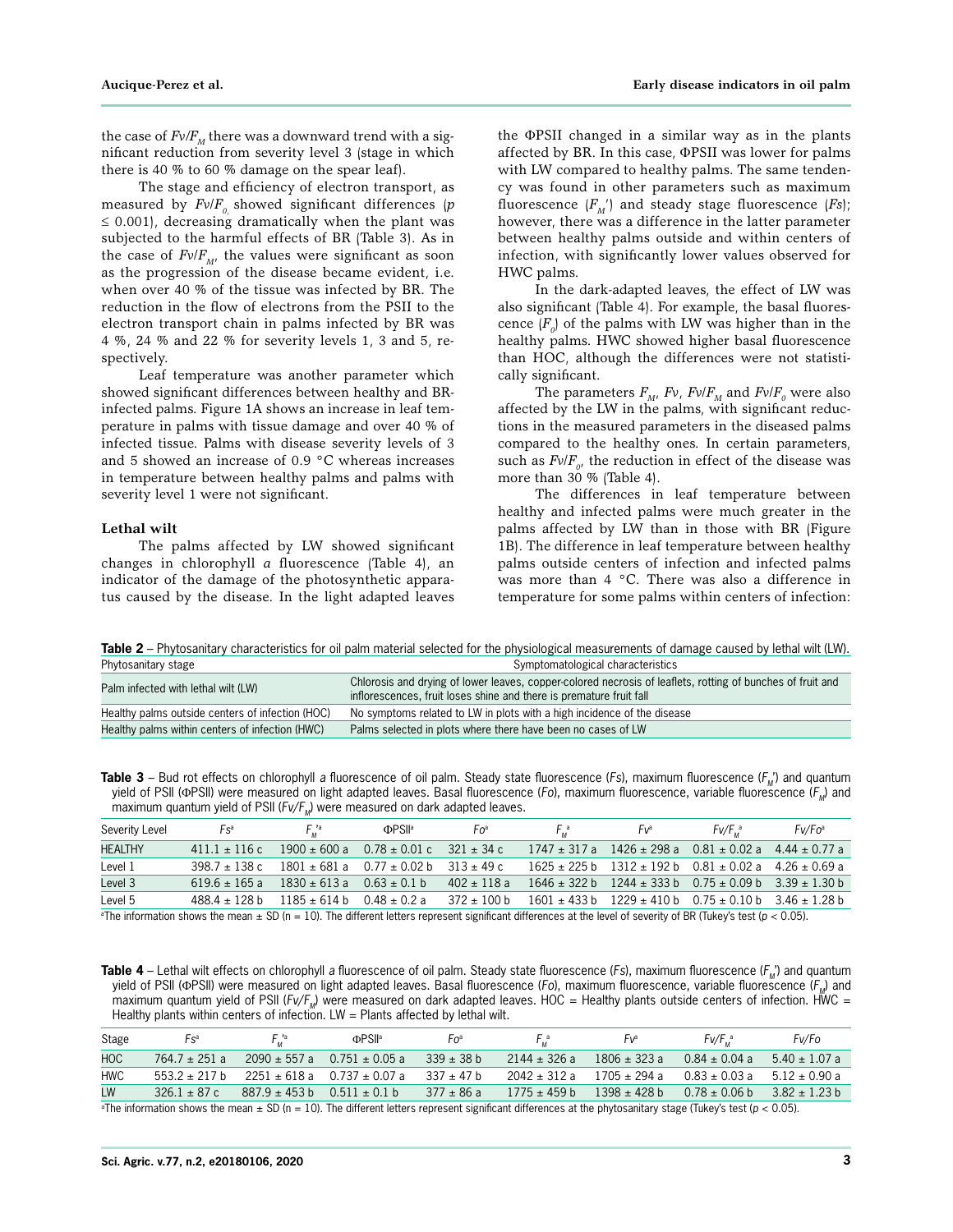

**Figure 1** – Leaf temperature changes in plants affected by (A) bud rot and (B) lethal wilt. The bars indicate the mean temperature  $\pm$ SD. ( $n = 10$ ). BR severity levels are based on the severity scale developed by Martinez and Torres, 2008. Lethal wilt phytosanitary levels correspond to healthy plant outside the center of disease (HOC), healthy plants within the center of the disease (HWC) and plants affected by the disease (LW).

differences of 3 °C were recorded in some cases. The status of the palms was monitored after the measurements, and it was observed that 40 % of the HWC palms showed visual symptoms of the disease two to three months after the measurements, which might indicate that a number of the palms were already infected, showing the recorded changes in chlorophyll *a* fluorescence and leaf temperature, corresponding to the onset of the disease, even though external symptoms were not visible.

#### **Discussion**

The analysis of chlorophyll *a* fluorescence showed that the diseases BR and LW triggered damage at the level of the photosynthetic apparatus of the plant, reducing *Fv*/*Fv* values below 0.83, which is the value observed for a plant that shows no type of physiological stress (Baker, 2008). The palms which were not under stress had an  $Fv/F<sub>M</sub>$  value of 0.8, whereas palms with BR had a value of 0.75 at severity levels 3 and 5 and palms with confirmed cases of LW had a value of 0.78. Damage caused by BR and LW affected the physiological processes related to photosynthesis. This response was also observed by Maxwell and Johnson (2000), who noted that different types of stress trigger a noticeable reduction in the  $Fv/F<sub>M</sub>$  value, due to a process of photo-inhibition which is brought about by a drop in maximum light absorption efficiency. This light is used in the reduction of quinones

(Q); therefore, the potential to carry out photosynthesis is reduced and the physiological framework of the plant gradually deteriorates. As a result, the plant's defense system, growth and development are significantly affected due to a drop in the supply of assimilates which are necessary to meet demands for the different metabolic processes.

In the case of LW the situation is complex, because when  $Fv/F_{M}$  is irregular it indicates that the plant shows symptoms of the disease and the only solution is eradication (Rocha et al., 2007); thus, this indicator can only confirm the presence of the disease.

 In the case of the quantum efficiency of PSII (ΦPSII), it is significantly affected by stress: it decreases continuously as BR and LW progress within the oil palm, indicating that the proportion of energy harnessed by chlorophyll to stimulate the photochemical process is not being used efficiently (Kalaji et al., 2017). In the plants affected by BR, the changes in ΦPSII can be measured from the very onset of symptoms (grade 1). This is a key moment for making decisions regarding the introduction of management measures of the disease such as damaged tissue removal and fungicide applications. The recovery of plants infected by BR is at its greatest when intervention takes place at disease severity levels 1 and 2 and the chance of recovery is gradually lost as the disease enters more advanced stages. However, the identification of palms in grade 1 of BR using the severity scale for visual symptoms is not always accurate. Thus the early changes recorded in ΦPSII could result in a better diagnostics tool for initiating the intervention.

The changes observed in the steady stage fluorescence (*Fs*) for both diseases show that there is an emission of energy via fluorescence (Baker, 2008). The parameters  $F_M$  and  $F_M'$ , measured using dark-adapted and light-adapted leaves respectively, showed significant changes, with clear reductions in values between healthy palms and palms infected with BR or LW. This showed that the maximum reduction of quinones was not taking place because reaction centers were not functioning correctly due to the fact that the process of capturing light energy was operationally inefficient (Kalaji et al., 2017a,b).

The drop in  $F_M$  and  $F_M'$  values observed in palms infected with BR or LW suggests a process of heat dissipation, which was demonstrated by the increase in leaf temperature. For example, palms infected with LW showed higher values for leaf temperature than healthy palms, because of stomatal closing and a decrease in transpiration rates, which produced a physiological drought. In the case of palms infected with BR, up to now there has been no known changes in leaf temperature because of this disease. However, although there was an increase in the leaf temperature caused by both diseases, the extent of this increase was more significant in the case of LW, which could be attributed to the functional collapse of the overall photosynthetic process in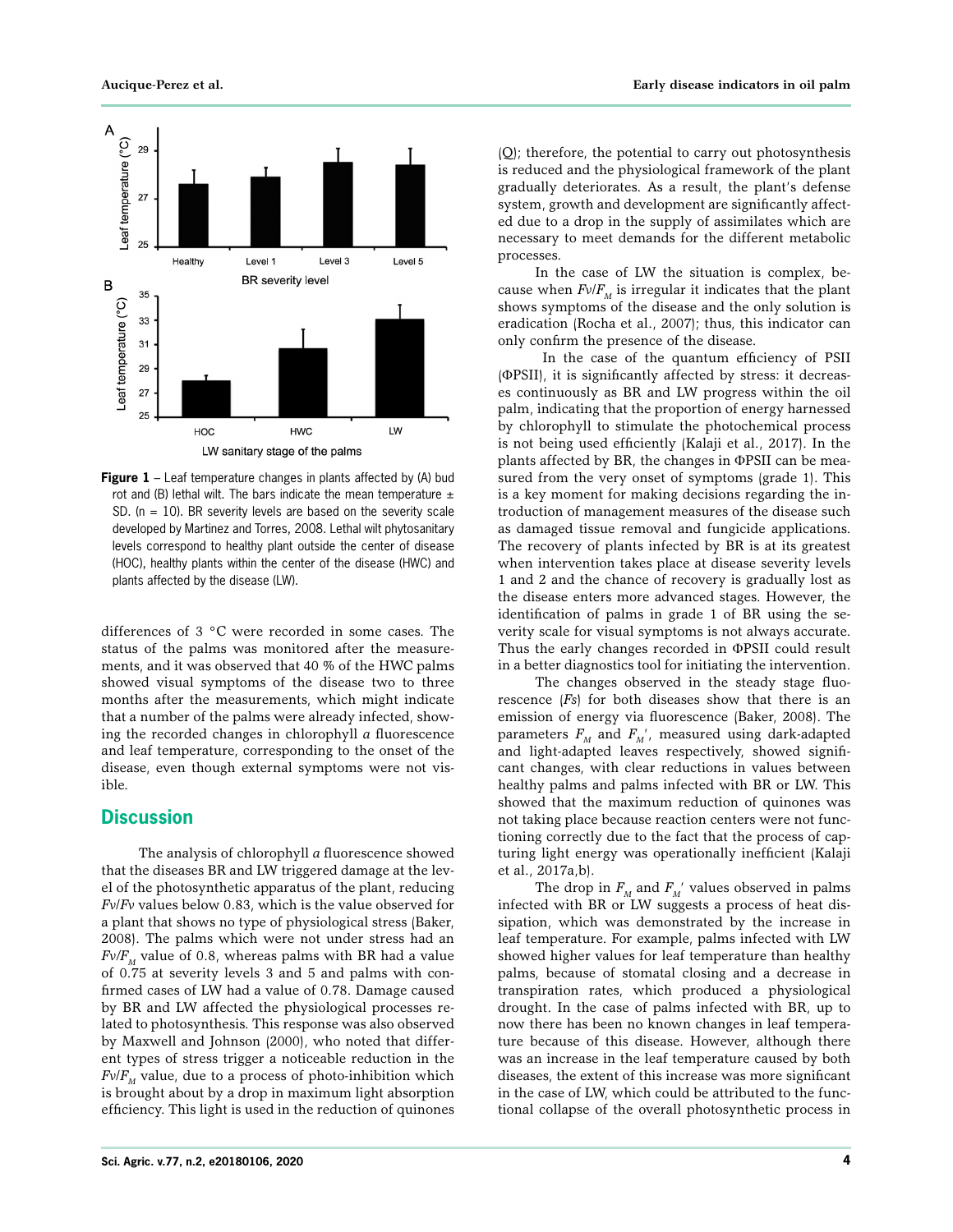the diseased palms (Romero et al., 2007), related to the systemic behavior of LW. In the case of BR, leaf temperature variations were lower and more confined to very young leaves, because the disease is localized in the bud of the plant and the effects are local and not systemic.

Increases in the values of  $F_{\rho}$ , together with reduction in  $Fv/F_0$  were observed for both diseases, suggesting a loss of excitation energy, which is required during the transfer of electrons from pigments to reaction centers (Yordanov et al., 1997). Similar observations were made for fatal yellowing disease which affects coconut palms and is caused by phytoplasmas (Maust et al., 2003). Similarly, Ribeiro et al. (2003) observed an increase in basal fluorescence and decrease in  $Fv/F_{0}$  when orange trees were infected with *Xylella fastidiosa*. The increase in  $F_0$  is caused by an increase in heat stress, which reduces the efficiency of the excitation energy required by the reaction centers of the PSII (Kalaji et al., 2017a; Yordanov et al., 1997). This also happens in oil palms infected with LW: there are less reaction centers available to receive electrons in the photosystem and the overall photosynthetic and assimilation processes are imbalanced leading to the recorded changes in chlorophyll *a* fluorescence and leaf temperature.

## **Conclusions**

The measurement of chlorophyll *a* fluorescence constitutes an effective tool for determining physiological damage caused by BR and LW. Using this method it was possible to establish that these diseases cause considerable damage in the PSII, significantly affecting the process by which light energy is captured and transformed and the flow of electrons through the electron transport chain, which limits the production of energy and reducing power. However, the parameters analyzed for both diseases showed significant differences and the unique characteristics of each disease must be considered. Thus, parameters such as  $\Phi$ PSII,  $F_M$  and  $F_V$ could be used as early indicators of BR, as they begin to show changes at initial infection stages, whereas for LW leaf temperature and  $F_0$  are the best early indicators of the onset of the disease. The results show that it is possible to detect these changes in BR diseased plants as early as severity level 1, whereas in the case of LW the early indicators allow the identification of diseased plants up to three months before the visual symptoms appear.

The results are important to the management of the diseases, which is based on early detection for intervention in the case of BR and for eradication in the case of LW. In the first case, early detection using ΦPSII,  $F<sub>M</sub>$ and *Fv* improves the chances of recovery of the plants, and lowers the inoculum of *P*. *palmivora* to reduce the spreading of the disease. In the case of LW early detection using leaf temperature or  $F_0$  allows for the prompt eradication of palms without visual symptoms of the disease, reducing the chances of disease dissemination.

#### **Acknowledgments**

To the technical and administrative staff at the plantations Palmar Santa Elena S.A. and Palmar del Oriente for their technical and logistical support. This study was supported by the Ministerio de Agricultura y Desarrollo Rural (MADR) (grants 2007R4542-241 and 2007R4543-222) and the Fondo de Fomento Palmero (FFP) administered by Fedepalma.

## **Authors' Contributions**

Conceptualization: Romero, H.M. Data acquisition: Aucique-Perez, C.E.; Daza, E.S.; Ávila-Diazgranados, R.A.; Romero, H.M. Data analysis: Aucique-Perez, C.E.; Romero, H.M. Design of methodology: Romero, H.M. Writing and editing: Aucique-Perez, C.E.; Romero, H.M.

## **References**

- Alvarez, E.; Mejía, J.F.; Contaldo, N.; Paltrinieri, S.; Duduk, B.; Bertaccini, A. 2014. 'Candidatus Phytoplasma asteris' strains associated with oil palm lethal wilt in Colombia. Plant Disease 98: 311-318.
- Baker, N.R. 2008. Chlorophyll fluorescence: a probe of photosynthesis in vivo. Annual Review of Plant Biology 59: 89-113.
- Baker, N.R.; Rosenqvist, E. 2004. Applications of chlorophyll fluorescence can improve crop production strategies: an examination of future possibilities. Journal of Experimental Botany 55: 1607-1621.
- Banks, J.M. 2017. Continuous excitation chlorophyll fluorescence parameters: a review for practitioners. Tree Physiology 37: 1128-1136.
- Benitez, E.; Garcia, C. 2015. The history of research on oil palm bud rot (*Elaeis Guineensis* Jacq.) in Colombia. Agronomia Colombiana 32: 390**-**398.
- Berdugo, C.; Zito, R.; Paulus, S.; Mahlein, A.K. 2014. Fusion of sensor data for the detection and differentiation of plant diseases in cucumber. Plant Pathology 63: 1344-1356.
- Bustillo-Pardey, A.E.; Arango, C.M. 2016. The best practices to stop Lethal Wilt (LW) in oil palm plantations in Colombia = Las mejores prácticas para detener el avance de la marchitez letal (Ml) en plantaciones de palma de aceite en Colombia. Revista Palmas 37: 75-90 (in Spanish).
- Chaerle, L.; Hagenbeek, D.; De Bruyne, E.; Valcke, R.; Van Der Straeten, D. 2004. Thermal and chlorophyll-fluorescence imaging distinguish Plant-Pathogen Interactions at an early stage. Plant and Cell Physiology 45: 887-896.
- Forero, D.; Hormaza, P.; Romero, H. 2012. Phenological growth stages of African oil palm (Elaeis Guineensis). Annals of Applied Biology 160: 56-65.
- Ivanov, D.A.; Bernards, M.A. 2016. Chlorophyll fluorescence imaging as a tool to monitor the progress of a root pathogen in a perennial plant. Planta 243: 263-279.
- Kalaji, H.M.; Schansker, G.; Brestic, M.; Bussotti, F.; Calatayud, A.; Ferroni, L.; Goltsev, V.; Guidi, L.; Jajoo, A.; Li, P. 2017a. Frequently asked questions about chlorophyll fluorescence, the sequel. Photosynthesis Research 132: 13-66.